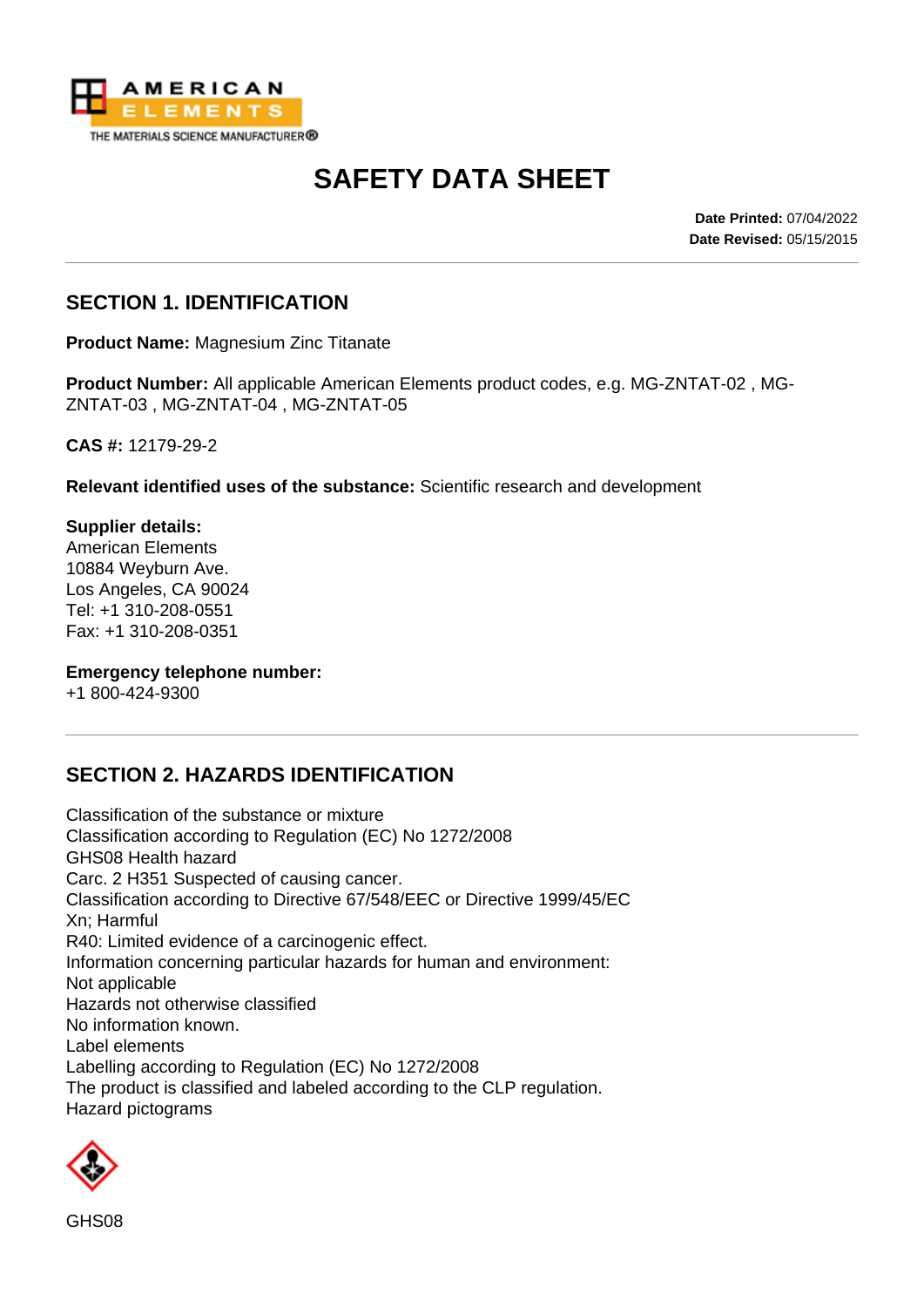Signal word Warning Hazard statements H351 Suspected of causing cancer. Precautionary statements P281 Use personal protective equipment as required. P201 Obtain special instructions before use. P202 Do not handle until all safety precautions have been read and understood. P308+P313 IF exposed or concerned: Get medical advice/attention. P405 Store locked up. P501 Dispose of contents/container in accordance with local/regional/national/international regulations. WHMIS classification D2A - Very toxic material causing other toxic effects Classification system HMIS ratings (scale 0-4) (Hazardous Materials Identification System) Health (acute effects)  $= 1$  $Flammability = 0$ Physical Hazard  $= 1$ Other hazards Results of PBT and vPvB assessment PBT: Not applicable. vPvB: Not applicable.

### **SECTION 3. COMPOSITION/INFORMATION ON INGREDIENTS**

Chemical characterization: Substances CAS# Description: Magnesium Zinc Titanium Oxide

### **SECTION 4. FIRST AID MEASURES**

Description of first aid measures After inhalation Supply fresh air. If required, provide artificial respiration. Keep patient warm. Seek immediate medical advice. After skin contact Immediately wash with water and soap and rinse thoroughly. Seek immediate medical advice. After eye contact Rinse opened eye for several minutes under running water. Then consult a doctor. After swallowing Seek medical treatment. Information for doctor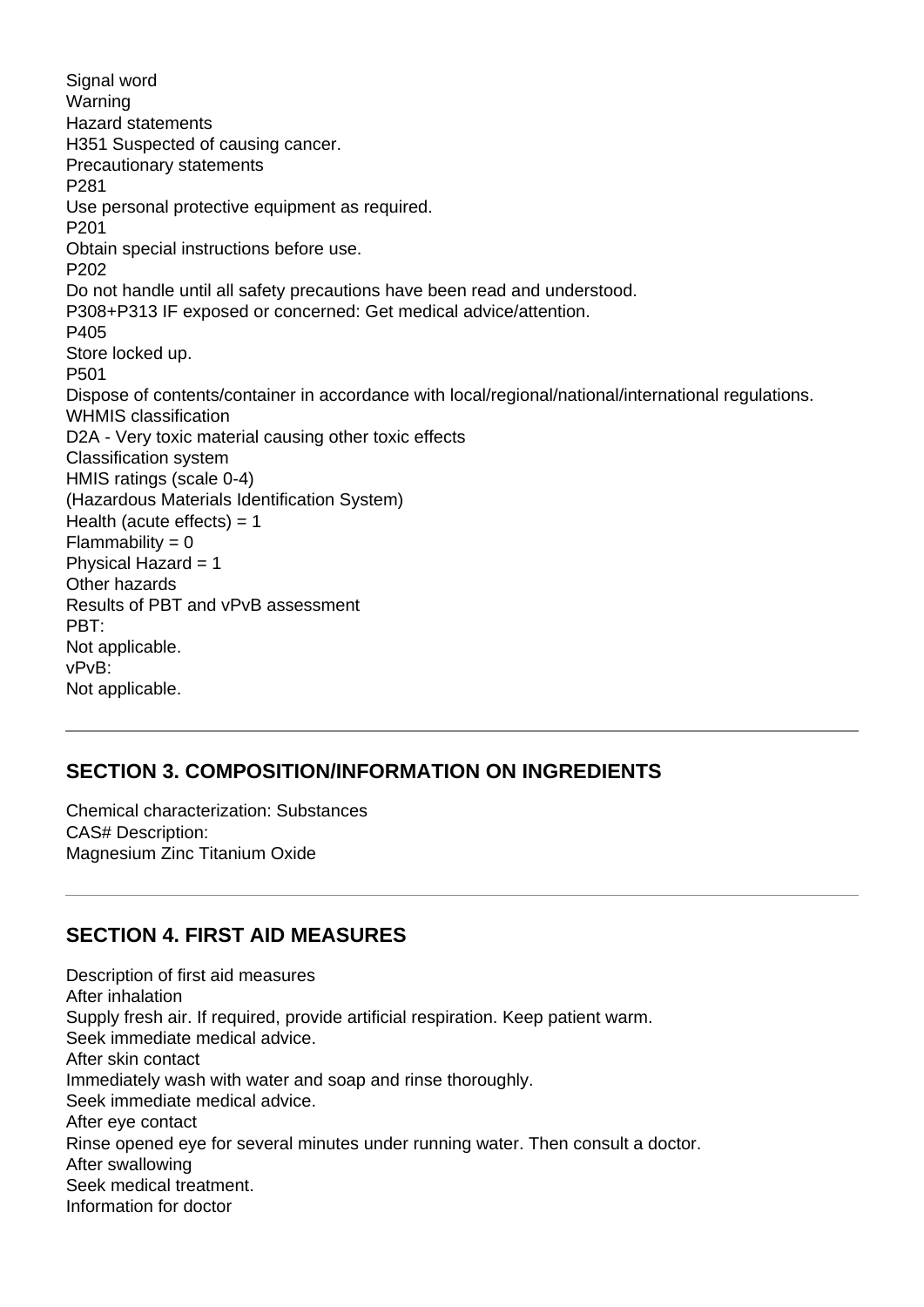Most important symptoms and effects, both acute and delayed Suspected of causing cancer. Indication of any immediate medical attention and special treatment needed No further relevant information available.

### **SECTION 5. FIREFIGHTING MEASURES**

Extinguishing media Suitable extinguishing agents Product is not flammable. Use fire-fighting measures that suit the surrounding fire. Special hazards arising from the substance or mixture If this product is involved in a fire, the following can be released: Titanium oxides Advice for firefighters Protective equipment: Wear self-contained respirator. Wear fully protective impervious suit.

### **SECTION 6. ACCIDENTAL RELEASE MEASURES**

Personal precautions, protective equipment and emergency procedures Wear protective equipment. Keep unprotected persons away. Ensure adequate ventilation Environmental precautions: Do not allow product to reach sewage system or any water course. Methods and material for containment and cleaning up: Dispose of contaminated material as waste according to section 13. Prevention of secondary hazards: No special measures required. Reference to other sections See Section 7 for information on safe handling See Section 8 for information on personal protection equipment. See Section 13 for disposal information.

### **SECTION 7. HANDLING AND STORAGE**

**Handling** 

Precautions for safe handling

Keep container tightly sealed.

Store in cool, dry place in tightly closed containers.

Ensure good ventilation at the workplace.

Information about protection against explosions and fires:

The product is not flammable

Conditions for safe storage, including any incompatibilities **Storage** 

Requirements to be met by storerooms and receptacles:

No special requirements.

Information about storage in one common storage facility: Store away from oxidizing agents.

Further information about storage conditions: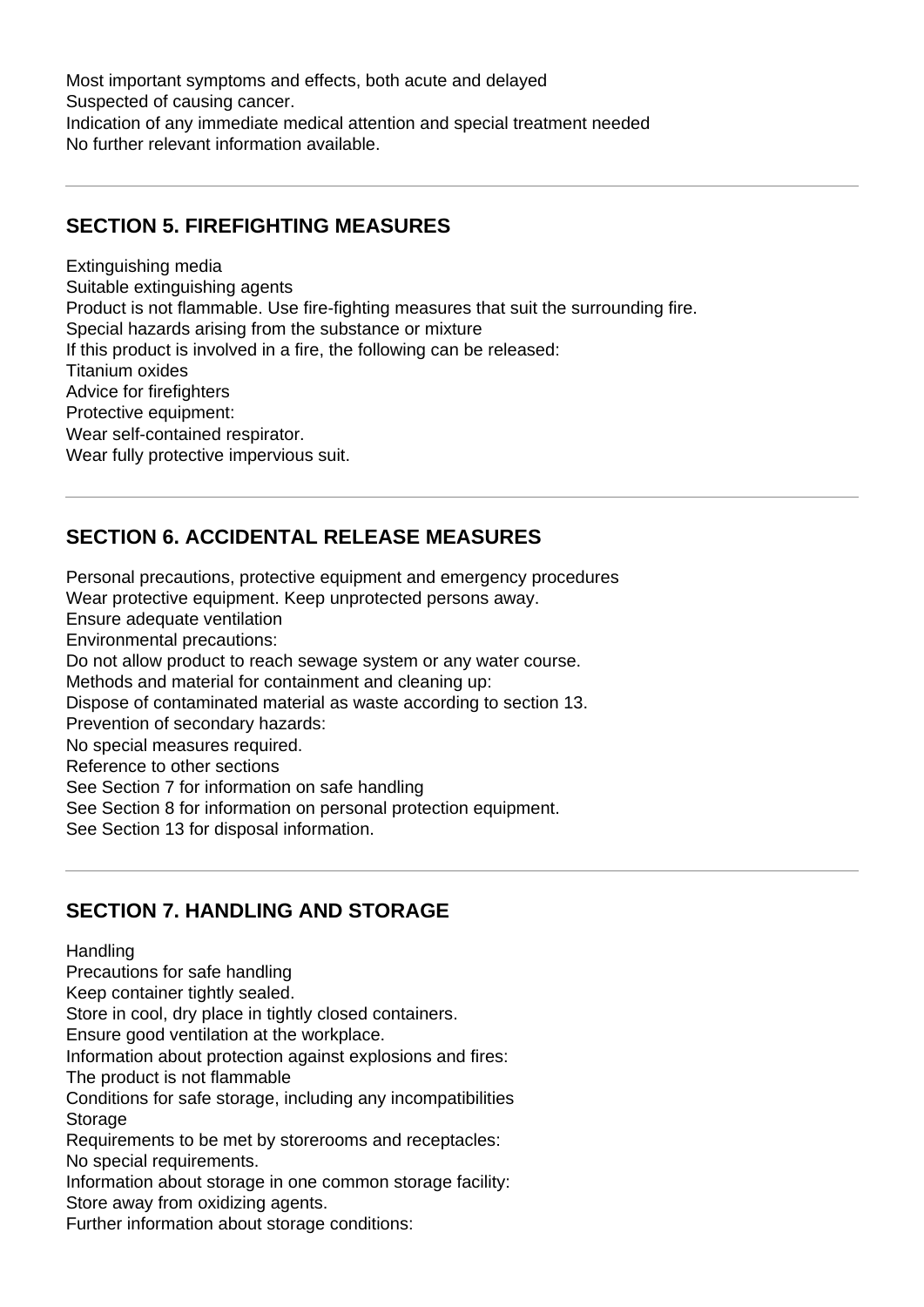## **SECTION 8. EXPOSURE CONTROLS/PERSONAL PROTECTION**

Exposure controls Personal protective equipment General protective and hygienic measures The usual precautionary measures for handling chemicals should be followed. Keep away from foodstuffs, beverages and feed. Remove all soiled and contaminated clothing immediately. Wash hands before breaks and at the end of work. Maintain an ergonomically appropriate working environment. Breathing equipment: Use suitable respirator when high concentrations are present. Protection of hands: Impervious gloves Check protective gloves prior to each use for their proper condition. The selection of suitable gloves not only depends on the material, but also on quality. Quality will vary from manufacturer to manufacturer. Penetration time of glove material (in minutes) Not determined Eye protection: Safety glasses Body protection: Protective work clothing.

### **SECTION 9. PHYSICAL AND CHEMICAL PROPERTIES**

Information on basic physical and chemical properties General Information Appearance: Form: Various forms Odor: Odorless Odor threshold: Not determined. pH-value: Not applicable. Change in condition Melting point/Melting range: Not determined. Boiling point/Boiling range: Not determined. Sublimation temperature / start: Not determined Flammability (solid, gaseous) Not determined. Ignition temperature: Not determined Decomposition temperature: Not determined Auto igniting: Not determined. Danger of explosion: Not determined. Explosion limits: Lower: Not determined Upper: Not determined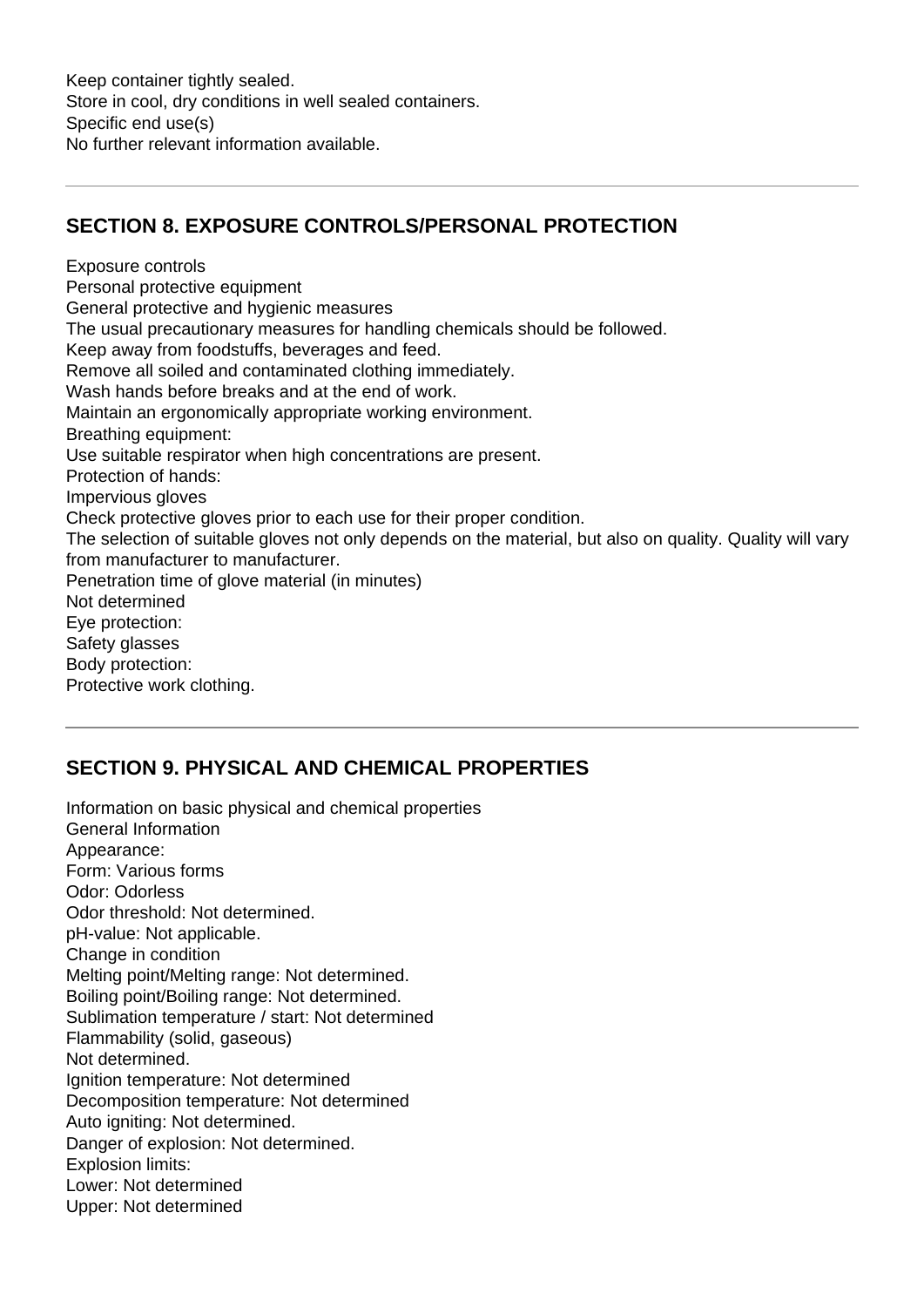Vapor pressure: Not applicable. Relative density Not determined. Vapor density Not applicable. Evaporation rate Not applicable. Partition coefficient (n-octanol/water): Not determined. Viscosity: dynamic: Not applicable. kinematic: Not applicable. Other information No further relevant information available.

### **SECTION 10. STABILITY AND REACTIVITY**

**Reactivity** No information known. Chemical stability Stable under recommended storage conditions. Thermal decomposition / conditions to be avoided: Decomposition will not occur if used and stored according to specifications. Possibility of hazardous reactions Reacts with strong oxidizing agents Conditions to avoid No further relevant information available. Incompatible materials: Oxidizing agents Hazardous decomposition products: Titanium oxides

### **SECTION 11. TOXICOLOGICAL INFORMATION**

Information on toxicological effects Acute toxicity: The Registry of Toxic Effects of Chemical Substances (RTECS) contains acute toxicity data for this substance. LD/LC50 values that are relevant for classification: No data Skin irritation or corrosion: May cause irritation Eye irritation or corrosion: May cause irritation Sensitization: No sensitizing effects known. Germ cell mutagenicity: The Registry of Toxic Effects of Chemical Substances (RTECS) contains mutation data for this substance. Carcinogenicity: Suspected of causing cancer. IARC-2B: Possibly carcinogenic to humans: limited evidence in humans in the absence of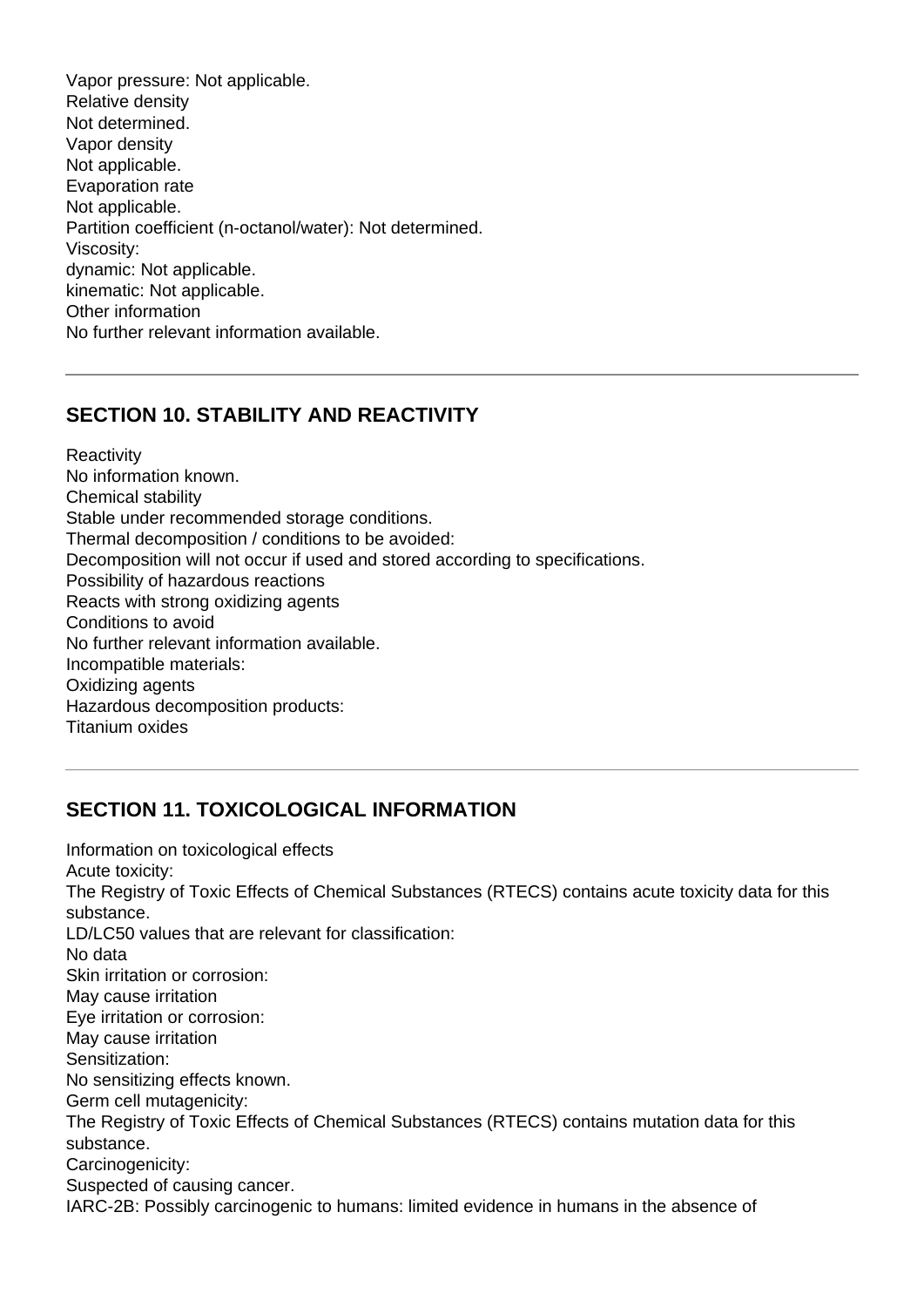sufficient evidence in experimental animals. ACGIH A4: Not classifiable as a human carcinogen: Inadequate data on which to classify the agent in terms of its carcinogenicity in humans and/or animals. The Registry of Toxic Effects of Chemical Substances (RTECS) contains tumorigenic and/or carcinogenic and/or neoplastic data for this substance. Reproductive toxicity: No effects known. Specific target organ system toxicity - repeated exposure: No effects known. Specific target organ system toxicity - single exposure: No effects known. Aspiration hazard: No effects known. Subacute to chronic toxicity: The Registry of Toxic Effects of Chemical Substances (RTECS) contains multiple dose toxicity data for this substance. Additional toxicological information: To the best of our knowledge the acute and chronic toxicity of this substance is not fully known. Carcinogenic categories OSHA-Ca (Occupational Safety & Health Administration) Substance is not listed.

### **SECTION 12. ECOLOGICAL INFORMATION**

**Toxicity** Aquatic toxicity: No further relevant information available. Persistence and degradability No further relevant information available. Bioaccumulative potential No further relevant information available. Mobility in soil No further relevant information available. Additional ecological information: General notes: Avoid transfer into the environment. Results of PBT and vPvB assessment PBT: Not applicable. vPvB: Not applicable. Other adverse effects No further relevant information available.

### **SECTION 13. DISPOSAL CONSIDERATIONS**

Waste treatment methods Recommendation Consult state, local or national regulations to ensure proper disposal. Uncleaned packagings: Recommendation: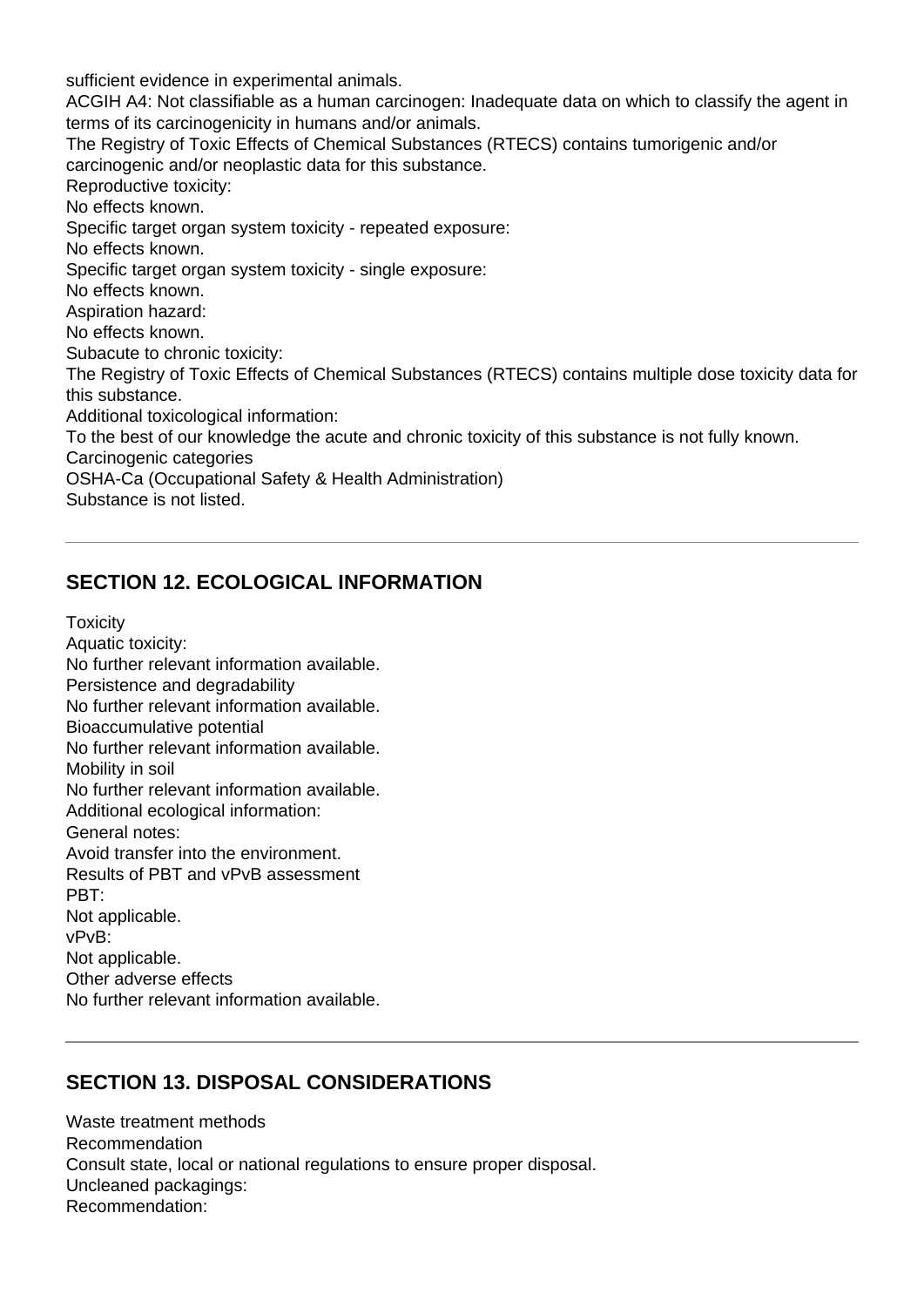Disposal must be made according to official regulations.

#### **SECTION 14. TRANSPORT INFORMATION**

UN-Number DOT, ADN, IMDG, IATA Not applicable UN proper shipping name DOT, ADN, IMDG, IATA Not applicable Transport hazard class(es) DOT, ADR, ADN, IMDG, IATA Class Not applicable Packing group DOT, IMDG, IATA Not applicable Environmental hazards: Not applicable. Special precautions for user Not applicable. Transport in bulk according to Annex II of MARPOL73/78 and the IBC Code Not applicable. Transport/Additional information: **DOT** Marine Pollutant (DOT): No

### **SECTION 15. REGULATORY INFORMATION**

Safety, health and environmental regulations/legislation specific for the substance or mixture GHS label elements The product is classified and labeled in accordance with 29 CFR 1910 (OSHA HCS) Hazard pictograms GHS08 Signal word Warning Hazard statements H351 Suspected of causing cancer. Precautionary statements P281 Use personal protective equipment as required. P201 Obtain special instructions before use. P202 Do not handle until all safety precautions have been read and understood. P308+P313 IF exposed or concerned: Get medical advice/attention. P405 Store locked up. P501 Dispose of contents/container in accordance with local/regional/national/international regulations.